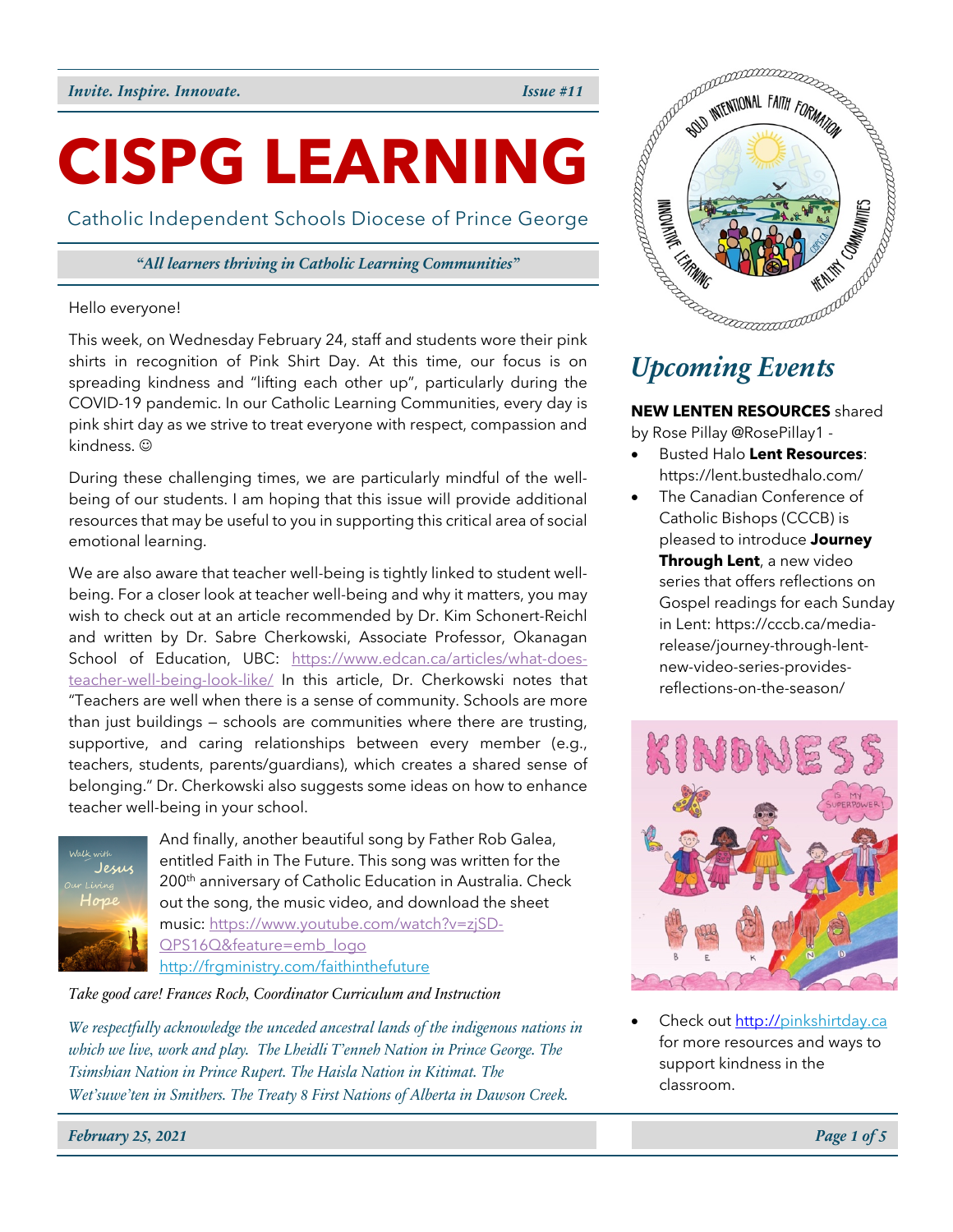## *New Resources*

All of the resources mentioned in this newsletter have been collected from school districts and educators across the province. Please be reminded that the links embedded within this document are meant to provide examples of "wise practice" across BC. They are not meant to overwhelm, but rather to support CISPG educators with a repository of rich resources. I am grateful to school districts and educators across BC who so generously share their learning with us.



*Literacy* • Recommended by Misty Paterson: **Story Workshop: New Possibilities for Young Writers**, written by Susan Harris Mackay and available soon in Canada. Published by Heinemann. Check here to read the introduction https://samplechapters.heinemann.com/story-workshop



- Shared by **Adrienne Gear @AdrienneGear – Adrienne's OLLI Learning Lesson # 17 The Sound of Snow**  https://readingpowergear.wordpress.com/2021/02/15/adriennes-olli-onlinelearning-lesson-idea-17-the-sound-of-snow/
	- Shared by **EL Magazine** @Elmagazine The number of books a student reads is "the most significant statistic of all." @pennykittle **What It Takes to Build A Culture of Reading in Secondary Schools** http://bit.ly/2uGK4M0



- **Numeracy** Shared by Janice Novakowski @jnovakowski38 This month's #BCreggiomath newsletter focus is on encounters with measurement and spotlights educator @AlanaTesan: BC Reggio-Inspired Mathematics Project Newsletter: February 2021 https://mailchi.mp/993e569d0b65/test-newsletter-13351719
	- Shared by Douglas Fisher @DFISHERSDSU This recent video column with @NancyFrey featured in @Elmagazine features an example of universal response using whiteboards in a math classroom. Read the entire article and view the video here: http://ow.ly/fbSt50DEERJ



**by Trevor Mackenzie**

## https://www.kqed.org/mindshift/56946/how-canteachers-nurture-

meaningful-student-agency

• Shared by **Historica Canada** @HistoricaCanada: Burnley "Rocky" Jones first encountered anti-Black



racism at age 12, when he realized he wasn't allowed to eat

and play at certain places. He spent much of his life fighting for social justice for Black and Indigenous people in Canada. Learn his story:

https://www.thecanadianencyclopedia.ca/en/article/rocky-jones

- Shared by **Canadian Space Agency** @csa\_asc: @NASAPersevere rover safely landed on Mars today. Learn more about the mission: https://asccsa.gc.ca/eng/astronomy/mars/missions/mars-2020.asp.
- Recommended by **Megan Zeni** @Roomtoplay This new collection of resources will be of interest to colleagues thinking about (or already proficient with) teaching and



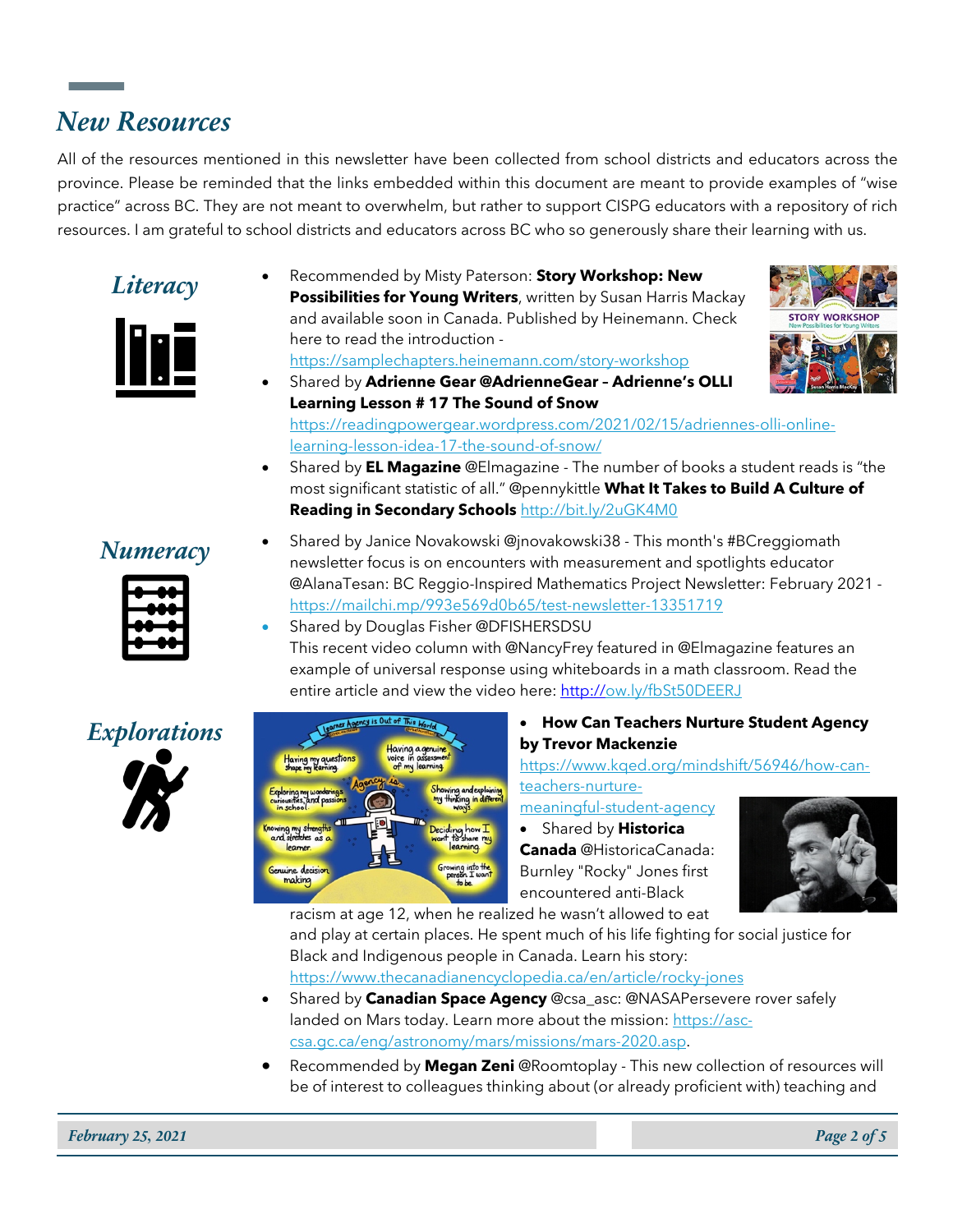learning outdoors. Outdoor education for all subject areas, ages, and geographic locations incl. resources, lesson plans and video tutorials:

https://sites.google.com/view/outdooreducationcollective/home?authuser=1

- From **SCIENCE WORLD ONLINE SCIENCE ADVENTURES** 40 min (presentation) \$75 + GST *or* 60 min (presentation + activity) \$100 + GST Energetic, interactive presentations, using examples from our popular stage shows, school workshops and galleries, right in your classroom. Limited availability. https://www.scienceworld.ca/fieldtrips/ Grades:
	- K–7: **Forces**
	- K–3: **Animals**
	- 4–7: **Chemistry**
	- 7: **Arctic** (Climate Change)





Tips for connecting with each student individually through one-on-one converations

### https://bit.ly/2SfNL44

**PHE/SEL •** Shared by CASEL: Download this tool for **PHE/SEL** • Shared by CASEL: Download this tool for ideas about how to foster open ideas about how to foster open conversation: https://bit.ly/2SfNL44

> • Shared by **EL Magazine** @ELmagazine Consider the inner voice of the student who is "on red" nearly every day. When we reprimand a student in front of their peers, we risk changing that student's inner voice,

shifting their identity to the "bad kid." @leeannjung @domsmithRP http://bit.ly/2PMFan5

- Shared by **Douglas Fisher** @DFISHERSDSU in reference to student retention: "Retention has been a hot topic as a way to "bring students up to speed" next school year. The reality is that it is not the answer. There is no research proving it as an effective strategy & with an effect size of -0.32, it should not be the solution." For more information on this topic, check out the article on **Corwin Connect** – Coming Back From COVID: Anything but Retention https://corwinconnect.com/2021/02/coming-back-from-covid-anythingbut-retention/ **SDASH CHEAT SHEET**
- Shared by **DASH** @DASHBC: Check out DASH's new "Cheat Sheet" for principals and system leaders on **6 Ways to Foster School Connectedness**. Adapted from the @CDCgov's document. https://dashbc.ca/resources/
	- **LEADERSHIP** • **Relationships First** Shared by Judy Halbert on Twitter: "We have talked a lot about the power of  $2 \times 10$ . This

article helps explain why." **Two Times Ten Conversations - Educational Leadership** http://www.ascd.org/publications/educationalleadership/sept16/vol74/num01/Two-Times-Ten-Conversations.aspx

- Shared by Natural Curiosity @NaturlCuriosity on Twitter Our February newsletter is out now! We highlighted stories and resources to help you get outdoors and engage in #EnviroEd and #IndigenousEd with your students, both virtually and in person. Read it here: http://bit.ly/3rHiJ4M
- Check out https://www.randomactsofkindness.org/ for a **'Random Acts of Kindness'** idea a day. Very creative from kindness jars to blessing bags #MakeKindnessTheNorm #ExploreTheGood @RAKFoundation

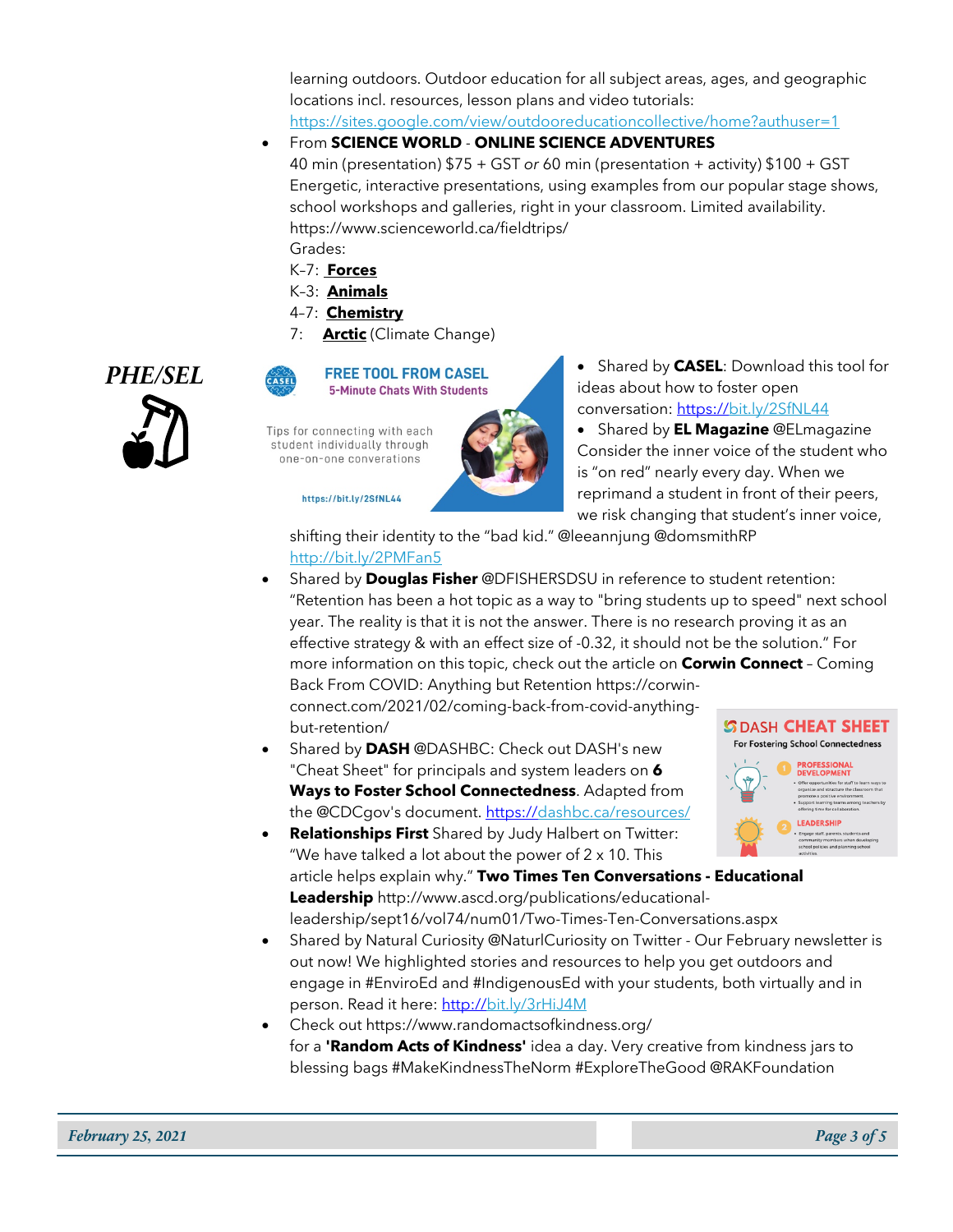- Check out some of the emotional well-being activities in the #PHELearningCentre to get started: https://phecanada.ca/programs/phe-learning-centre/emotional-wellbeing-education-activities
- 







- The remaining **Inclusive & Competency Based IEP Learning Sessions** are open for registration with an incredible line up including Dr. Leyton Schnellert, Katie White and Dr. Julie Causton! https://eventbrite.ca/o/shelley-moore-30308766560
- And one more from **Shelley Moore** @tweetsomemoore … As we wrap up this week focusing on anti- bullying let us not forget that it is sometimes the bully that needs the most support https://youtu.be/YLBYLGWBhf8





- *Indigenous Ed* Shared by Nadine McSpadden @NadineMcSpadden: **Teaching Resource Centre - National Centre for Collaboration in Indigenous Education** The National Centre for Collaboration in Indigenous Education connects communities with each other to share their stories about Indigenous education across Canada and around the world. https://www.nccie.ca/teaching-resource-centre/
	- **Assessment** Check out Tom Schimmer's YouTube channel! Tons of great interviews on there. Ep 19 features a conversation with @jaymctighe! Listen/subscribe on Apple #Podcasts https://apple.co/3tK4P3q, other #podcast apps, https://www.youtube.com/channel/UCojQry-6Yi4FFMTzDH88uZQ?
		- Shared by **CAFLN** @CAFLNetwork Go to: https://cafln.ca/newsletter/ and subscribe to their newsletter  $\odot$
		- **ProD** Shared by **Pearson Canada** @Pearson K12: Join Jennifer Serravallo (@JSerravallo). Three webinars on Reading and Writing Strategies for the Online and In-Person Classroom. Starting March 2. Learn More and Register - https://bit.ly/3ssQJTI





• **Engaging All Learners in The Middle Years** This series is receiving rave reviews! You can still register for Webinar # 4:

**Webinar #4 – Wednesday, April 21st** – Self-Regulated & Social Emotional Learning with Leyton Schnellert and Miriam Miller. To register and view Archived Webinars #1 and #2, check out this link: https://learn.sd61.bc.ca/news-events/webinars/ with thanks to SD #61 Greater Victoria School District.

- **Shared by ACBCED** The **Assessment Consortium of British Columbia** is honored to host the first-ever virtual conference on assessment for BC Educators by BC educators – **Saturday, April 10 from 9:00 – 11:30 am**. This free event is open to anyone interested in assessment in BC. For more information: https://www.acbced.ca/launch-learn
- Shared by C2C-BC @C2C\_BC The **Educational Spring Fling K-12 Conference** is taking place virtually on **April 23rd**! Join educators and community members from